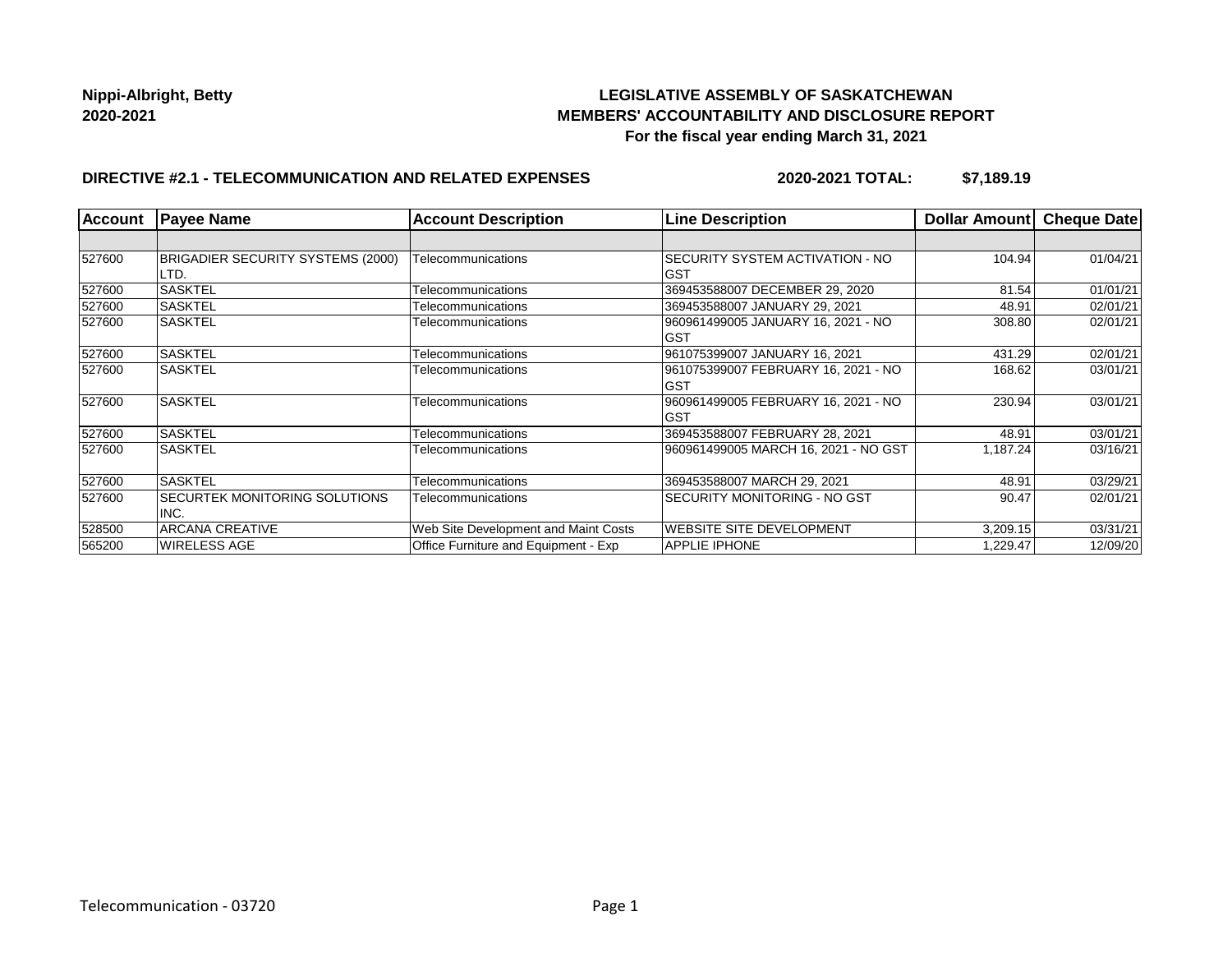# **LEGISLATIVE ASSEMBLY OF SASKATCHEWAN MEMBERS' ACCOUNTABILITY AND DISCLOSURE REPORT For the fiscal year ending March 31, 2021**

### **DIRECTIVE #3.1 - MLA TRAVEL AND LIVING EXPENSES**

**2020-2021 TOTAL: \$10,582.66**

| <b>Account</b> | <b>Payee Name</b>                    | <b>Account Description</b>  | <b>Line Description</b>                           | Dollar Amount | Cheque Date |
|----------------|--------------------------------------|-----------------------------|---------------------------------------------------|---------------|-------------|
|                |                                      |                             |                                                   |               |             |
| 541900         | LEGACY APARTMENTS CORPORATION        | <b>Elected Rep - Travel</b> | DECEMBER 2020 MLA REGINA<br><b>ACCOMMODATIONS</b> | 1,325.00      | 02/01/21    |
| 541900         | <b>LEGACY APARTMENTS CORPORATION</b> | <b>Elected Rep - Travel</b> | JANUARY 2021 MLA REGINA<br><b>ACCOMMODATIONS</b>  | 1,325.00      | 02/01/21    |
| 541900         | LEGACY APARTMENTS CORPORATION        | <b>Elected Rep - Travel</b> | FEBRUARY 2021 MLA REGINA<br><b>ACCOMMODATIONS</b> | 1,325.00      | 02/01/21    |
| 541900         | <b>LEGACY APARTMENTS CORPORATION</b> | Elected Rep - Travel        | MARCH 2021 MLA REGINA<br><b>ACCOMMODATIONS</b>    | 1,325.00      | 02/10/21    |
| 541900         | NIPPI-ALBRIGHT, BETTY                | <b>Elected Rep - Travel</b> | MLA TRAVEL NOVEMBER 11 -25, 2020                  | 1,133.63      | 11/26/20    |
| 541900         | NIPPI-ALBRIGHT, BETTY                | <b>Elected Rep - Travel</b> | MLA TRAVEL NOVEMBER 29 -<br>DECEMBER 3, 2020      | 619.00        | 12/09/20    |
| 541900         | NIPPI-ALBRIGHT, BETTY                | Elected Rep - Travel        | MLA TRAVEL DECEMBER 6 - 10, 2020                  | 619.00        | 12/18/20    |
| 541900         | NIPPI-ALBRIGHT, BETTY                | <b>Elected Rep - Travel</b> | MLA TRAVEL JAN 25-29, 2021                        | 845.49        | 02/02/21    |
| 541900         | NIPPI-ALBRIGHT, BETTY                | Elected Rep - Travel        | MLA TRAVEL FEB 2, 2021                            | 289.35        | 02/08/21    |
| 541900         | NIPPI-ALBRIGHT, BETTY                | Elected Rep - Travel        | MLA TRAVEL FEB 22-24, 2021                        | 438.41        | 03/01/21    |
| 541900         | NIPPI-ALBRIGHT, BETTY                | Elected Rep - Travel        | MLA TRAVEL FEB 16-19, 2021                        | 572.75        | 03/01/21    |
| 541900         | NIPPI-ALBRIGHT, BETTY                | Elected Rep - Travel        | MLA TRAVEL MAR 7-11, 2021                         | 765.03        | 03/16/21    |
| 541900         | <b>WS HOLDINGS</b>                   | <b>Elected Rep - Travel</b> | DEC 2020 MLA REGINA<br><b>ACCOMMODATION</b>       | 2,650.00      | 11/13/20    |
| 541900         | <b>WS HOLDINGS</b>                   | <b>Elected Rep - Travel</b> | DEC 2020 MLA REGINA<br><b>ACCOMMODATION</b>       | $-2,650.00$   | 01/08/21    |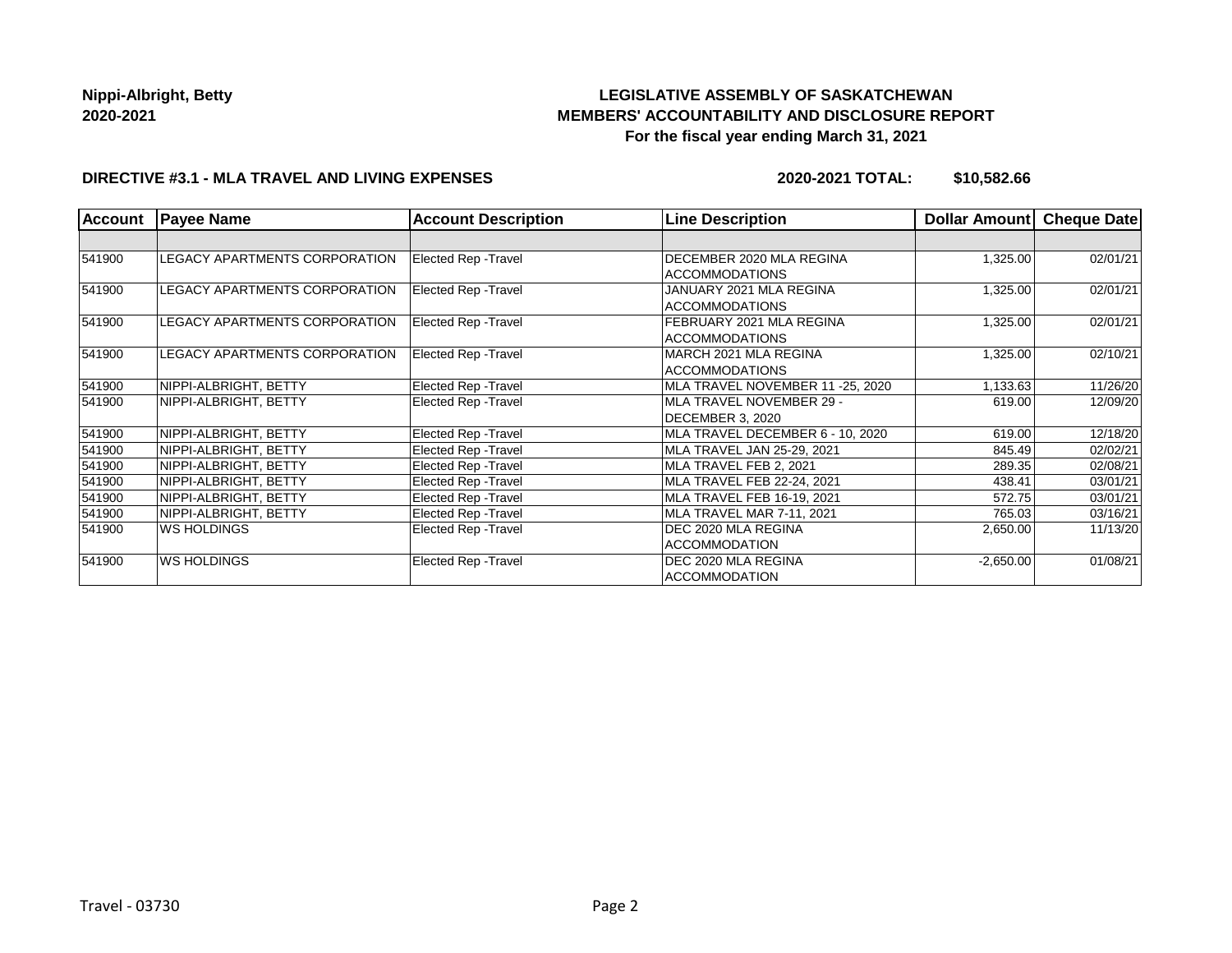# **LEGISLATIVE ASSEMBLY OF SASKATCHEWAN MEMBERS' ACCOUNTABILITY AND DISCLOSURE REPORT For the fiscal year ending March 31, 2021**

### **DIRECTIVE #4.1 - CONSTITUENCY SERVICE EXPENSES**

**2020-2021 TOTAL: \$36,545.94**

| <b>Account</b> | <b>Payee Name</b>                                                    | <b>Account Description</b>                | <b>Line Description</b>                | Dollar Amount Cheque Date |          |
|----------------|----------------------------------------------------------------------|-------------------------------------------|----------------------------------------|---------------------------|----------|
|                |                                                                      |                                           |                                        |                           |          |
| 521372         | STOBBE PHOTO                                                         | Photographer's Services                   | PHOTOGRAPHIC SERVICES - NO GST         | 159.00                    | 01/01/21 |
| 521372         | <b>STOBBE PHOTO</b>                                                  | Photographer's Services                   | PHOTOGRAPHIC SERVICES - NO GST         | 408.00                    | 03/03/21 |
| 522000         | <b>HELIOS HOLDINGS LTD</b>                                           | Rent of Ground, Buildings and Other Space | DECEMBER 2020 MLA OFFICE RENT          | 1,695.00                  | 12/01/20 |
| 522000         | <b>HELIOS HOLDINGS LTD</b>                                           | Rent of Ground, Buildings and Other Space | JANUARY 2021 MLA OFFICE RENT           | 1,695.00                  | 12/15/20 |
| 522000         | <b>HELIOS HOLDINGS LTD</b>                                           | Rent of Ground, Buildings and Other Space | <b>FEBRUARY 21 MLA OFFICE RENT</b>     | 1,695.00                  | 01/13/21 |
| 522000         | <b>HELIOS HOLDINGS LTD</b>                                           | Rent of Ground, Buildings and Other Space | MARCH 2021 MLA OFFICE RENT             | 1,695.00                  | 02/10/21 |
| 522200         | TOSHIBA TEC CANADA BUSINESS<br>SOLUTIONS INC                         | <b>Rent of Photocopiers</b>               | <b>COPIER CHARGES</b>                  | 144.99                    | 01/01/21 |
| 522200         | TOSHIBA TEC CANADA BUSINESS<br>SOLUTIONS INC                         | Rent of Photocopiers                      | <b>COPIER CHARGES</b>                  | 144.99                    | 02/01/21 |
| 522200         | <b>TOSHIBA TEC CANADA BUSINESS</b><br><b>SOLUTIONS INC</b>           | Rent of Photocopiers                      | <b>COPIER CHARGES</b>                  | 146.10                    | 02/01/21 |
| 522500         | COOKE AGENCIES LTD.                                                  | Insurance Premiums                        | OFFICE INSURANCE C701730365            | 611.62                    | 12/04/20 |
| 522700         | SASKATOON, CITY OF                                                   | Utilities - Electricity and Nat Gas       | 103504138 JANUARY 1, 2021 NO GST       | 87.81                     | 01/01/21 |
| 522700         | SASKATOON, CITY OF                                                   | Utilities - Electricity and Nat Gas       | 103504138 FEBRUARY 2, 2021             | 82.02                     | 03/01/21 |
| 522700         | SASKENERGY INCORPORATED                                              | Utilities - Electricity and Nat Gas       | 80933047898 JANUARY 12, 2021           | 174.07                    | 02/01/21 |
| 522700         | SASKENERGY INCORPORATED                                              | Utilities - Electricity and Nat Gas       | 80933047898 FEBRUARY 8, 2021           | 117.64                    | 03/01/21 |
| 522700         | SASKENERGY INCORPORATED                                              | Utilities - Electricity and Nat Gas       | 80933047898 MARCH 9, 2021              | 132.56                    | 03/09/21 |
| 525000         | MINISTER OF FINANCE-MINISTRY OF<br>SASKBUILDS AND PROCUREMENT        | Postal, Courier, Freight and Related      | DECEMBER 2020 MAIL SERVICES            | 50.85                     | 02/01/21 |
| 525000         | MINISTER OF FINANCE-MINISTRY OF<br>SASKBUILDS AND PROCUREMENT        | Postal, Courier, Freight and Related      | JAN 2021 MAIL SERVICES                 | 50.77                     | 03/01/21 |
| 525000         | MINISTER OF FINANCE-MINISTRY OF<br><b>SASKBUILDS AND PROCUREMENT</b> | Postal, Courier, Freight and Related      | FEBRUARY 2021 MAIL SERVICES            | 50.77                     | 03/17/21 |
| 525000         | MINISTER OF FINANCE-MINISTRY OF<br>SASKBUILDS AND PROCUREMENT        | Postal, Courier, Freight and Related      | MARCH 2021 MAIL SERVICES               | 50.81                     | 03/31/21 |
| 525000         | NIPPI-ALBRIGHT, BETTY                                                | Postal, Courier, Freight and Related      | <b>REIMB: POSTAGER/OFFICE SUPPLIES</b> | 289.80                    | 01/01/21 |
| 525000         | NIPPI-ALBRIGHT, BETTY                                                | Postal, Courier, Freight and Related      | <b>REIMB: POSTAGE</b>                  | 289.80                    | 01/15/21 |
| 528000         | POWERLAND COMPUTERS LTD.                                             | <b>Support Services</b>                   | <b>TECHNICAL SERVICE</b>               | 50.35                     | 12/10/20 |
| 528000         | POWERLAND COMPUTERS LTD.                                             | <b>Support Services</b>                   | <b>TECHNICAL SERVICE</b>               | 132.50                    | 01/01/21 |
| 528000         | POWERLAND COMPUTERS LTD.                                             | <b>Support Services</b>                   | <b>TECHNICAL SERVICE</b>               | 424.00                    | 03/01/21 |
| 528000         | POWERLAND COMPUTERS LTD.                                             | <b>Support Services</b>                   | <b>TECHNICAL SERVICE</b>               | 159.00                    | 03/01/21 |
| 528000         | POWERLAND COMPUTERS LTD.                                             | <b>Support Services</b>                   | <b>TECHNICAL SUPPORT</b>               | 23.85                     | 03/18/21 |
| 529000         | A+ DRAIN CO.                                                         | <b>General Contractual Services</b>       | MAINTENANCE SERVICE - NO GST           | 185.50                    | 12/04/20 |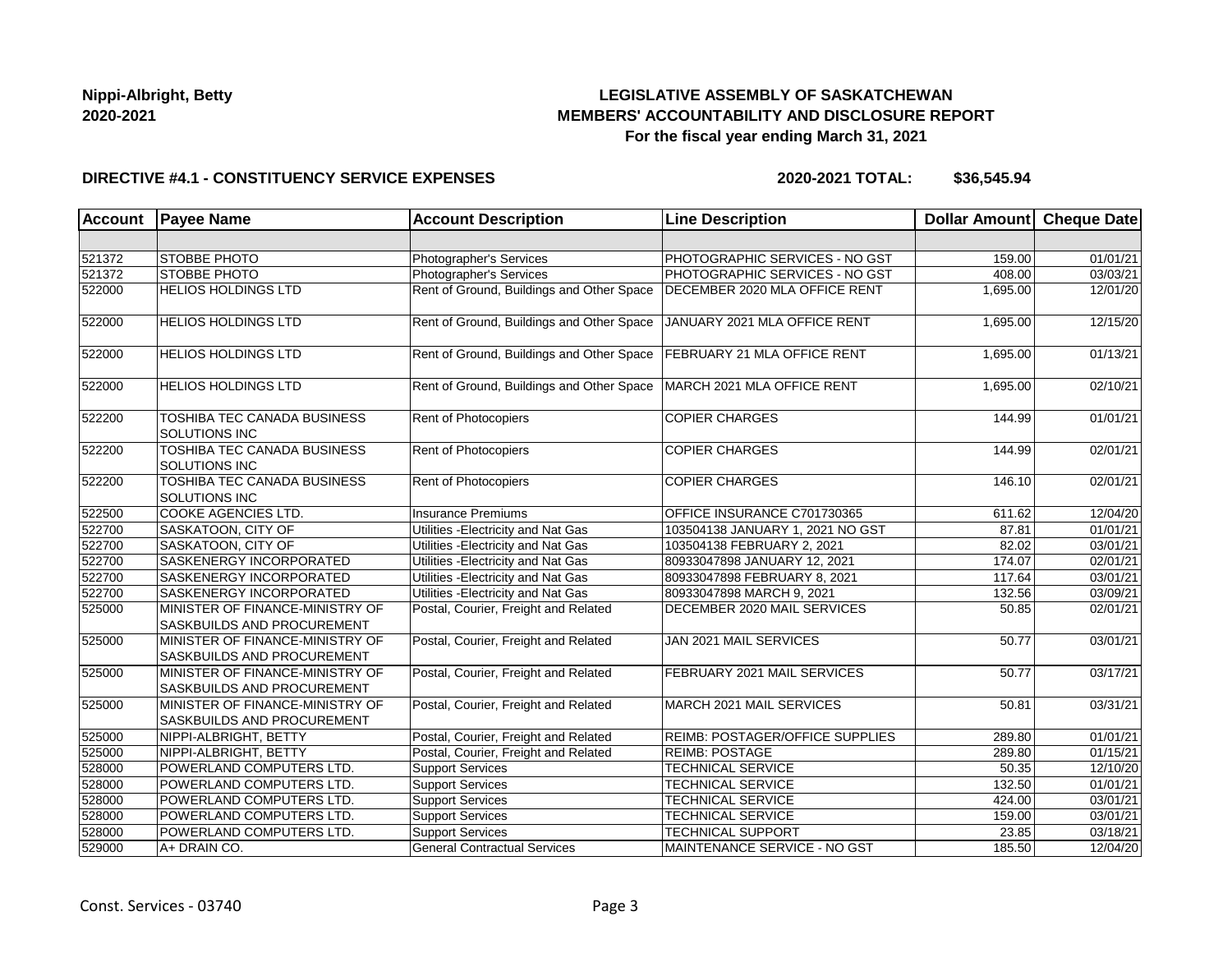## **LEGISLATIVE ASSEMBLY OF SASKATCHEWAN MEMBERS' ACCOUNTABILITY AND DISCLOSURE REPORT For the fiscal year ending March 31, 2021**

### **DIRECTIVE #4.1 - CONSTITUENCY SERVICE EXPENSES**

**2020-2021 TOTAL: \$36,545.94**

| <b>Account</b> | <b>Payee Name</b>               | <b>Account Description</b>              | <b>Line Description</b>                        | <b>Dollar Amount</b> | Cheque Date           |
|----------------|---------------------------------|-----------------------------------------|------------------------------------------------|----------------------|-----------------------|
|                |                                 |                                         |                                                |                      |                       |
| 530000         | <b>ARCANA CREATIVE</b>          | <b>Communications Development Costs</b> | <b>BRANDING SERVICES</b>                       | 2,583.75             | 03/31/21              |
| 530500         | <b>BELL MEDIA INC.</b>          | Media Placement                         | <b>ADVERTISING</b>                             | 142.85               | 01/01/21              |
| 530500         | <b>BELL MEDIA INC.</b>          | Media Placement                         | ADVERTISING                                    | 20.83                | 01/01/21              |
| 530500         | <b>BELL MEDIA INC.</b>          | Media Placement                         | <b>ADVERTISING</b>                             | 271.66               | 01/01/21              |
| 530500         | <b>BELL MEDIA INC.</b>          | Media Placement                         | <b>ADVERTISING</b>                             | 145.00               | 02/01/21              |
| 530500         | <b>BELL MEDIA INC.</b>          | Media Placement                         | <b>ADVERTISING</b>                             | 23.81                | 02/01/21              |
| 530500         | MADD MESSAGE                    | Media Placement                         | <b>ADVERTISING</b>                             | 51.92                | 12/01/20              |
| 530500         | POSTMEDIA NETWORK INC.          | Media Placement                         | <b>ADVERTISING</b>                             | 21.15                | 12/01/20              |
| 530500         | <b>SASKATOON DESIGNETC</b>      | Media Placement                         | ADVERTISING                                    | 99.16                | 03/23/21              |
| 530900         | CHEP GOOD FOOD INC.             | <b>Promotional Items</b>                | <b>CHRISTMAS CARDS</b>                         | 1,044.10             | 01/01/21              |
| 530900         | <b>WINDMILL FLOWERS</b>         | <b>Promotional Items</b>                | POINSETTIAS                                    | 276.38               | 01/01/21              |
| 531100         | LB SIGNS LTD.                   | <b>Exhibits and Displays</b>            | OFFICE SIGNAGE - NO GST                        | 1,000.00             | 01/04/21              |
| 531100         | LB SIGNS LTD.                   | <b>Exhibits and Displays</b>            | OFFICE SIGN REMOVAL/INSTALL - NO<br><b>GST</b> | 895.00               | 02/01/21              |
| 550100         | MISTER PRINT PRODUCTIONS LTD.   | <b>Printed Forms</b>                    | <b>BUSINESS CARDS - NO GST</b>                 | 121.90               | 03/26/21              |
| 555000         | NIPPI-ALBRIGHT, BETTY           | Other Material and Supplies             | REIMB: PRINTER/OFFICE SUPPLIES                 | 120.97               | 12/03/20              |
| 555000         | NIPPI-ALBRIGHT, BETTY           | Other Material and Supplies             | <b>REIMB: OFFICE SUPPLIES</b>                  | 290.68               | 12/21/20              |
| 555000         | NIPPI-ALBRIGHT, BETTY           | Other Material and Supplies             | <b>REIMB: POSTAGER/OFFICE SUPPLIES</b>         | 185.84               | 01/01/21              |
| 555000         | NIPPI-ALBRIGHT, BETTY           | <b>Other Material and Supplies</b>      | <b>REIMB: OFFICE SUPPLIES</b>                  | 17.75                | 02/01/21              |
| 555000         | NIPPI-ALBRIGHT, BETTY           | Other Material and Supplies             | <b>REIMB: OFFICE SUPPLIES</b>                  | 21.43                | 02/01/21              |
| 555000         | NIPPI-ALBRIGHT, BETTY           | Other Material and Supplies             | <b>REIMB: OFFICE SUPPLIES</b>                  | 145.43               | 02/01/21              |
| 555000         | NIPPI-ALBRIGHT, BETTY           | Other Material and Supplies             | REIMB: OFFICE SUPPLIES/SNEEZE<br>GUARD         | 339.85               | 02/01/21              |
| 555000         | NIPPI-ALBRIGHT, BETTY           | Other Material and Supplies             | <b>REIMB: OFFICE SUPPLIES</b>                  | 269.19               | 02/01/21              |
| 555000         | NIPPI-ALBRIGHT, BETTY           | Other Material and Supplies             | <b>REIMB: OFFICE SUPPLIES/CELLPHONE</b>        | 276.39               | 02/01/21              |
| 555000         | NIPPI-ALBRIGHT, BETTY           | Other Material and Supplies             | <b>REIMB: OFFICE SUPPLIES</b>                  | 46.95                | $\overline{03}/16/21$ |
| 555000         | NIPPI-ALBRIGHT, BETTY           | Other Material and Supplies             | <b>REIMB: OFFICE SUPPLIES</b>                  | 9.49                 | 03/16/21              |
| 564300         | NIPPI-ALBRIGHT, BETTY           | Computer Hardware - Exp.                | REIMB: PRINTER/OFFICE SUPPLIES                 | 422.90               | 12/03/20              |
| 564300         | POWERLAND COMPUTERS LTD.        | Computer Hardware - Exp.                | COMPUTERS/ACCESSORIES/SOFTWAR<br>Е             | 6,377.14             | 01/01/21              |
| 564300         | POWERLAND COMPUTERS LTD.        | Computer Hardware - Exp.                | <b>COMPUTERS &amp; ACCESSORIES</b>             | $-1,907.75$          | 02/01/21              |
| 564300         | POWERLAND COMPUTERS LTD.        | Computer Hardware - Exp.                | COMPUTER HARD WARE/SOFTWARE                    | 5,952.19             | $\overline{03}/01/21$ |
| 564300         | <b>WIRELESS AGE</b>             | Computer Hardware - Exp.                | <b>EARPODS</b>                                 | 34.43                | 12/09/20              |
| 564600         | POWERLAND COMPUTERS LTD.        | Computer Software - Exp                 | <b>COMPUTERS &amp; ACCESSORIES</b>             | 1,907.75             | 02/01/21              |
| 564600         | <b>POWERLAND COMPUTERS LTD.</b> | Computer Software - Exp                 | COMPUTER HARD WARE/SOFTWARE                    | 2,502.27             | 03/01/21              |
| 565200         | NIPPI-ALBRIGHT, BETTY           | Office Furniture and Equipment - Exp    | REIMB: OFFICE SUPPLIES/SNEEZE<br><b>GUARD</b>  | 255.16               | 02/01/21              |
| 565200         | NIPPI-ALBRIGHT, BETTY           | Office Furniture and Equipment - Exp    | <b>REIMB: SNEEZE GUARD</b>                     | 113.89               | 02/01/21              |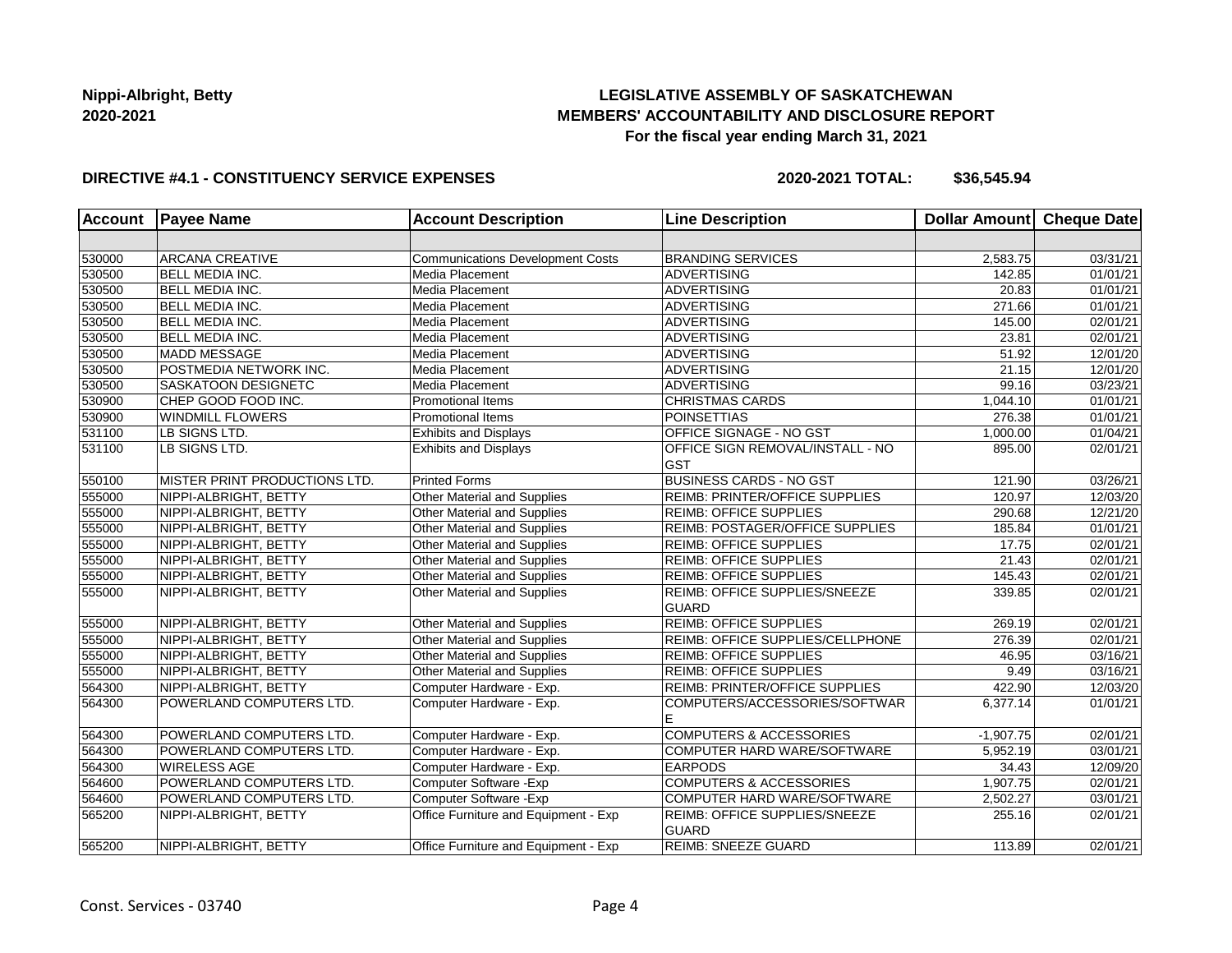## **LEGISLATIVE ASSEMBLY OF SASKATCHEWAN MEMBERS' ACCOUNTABILITY AND DISCLOSURE REPORT For the fiscal year ending March 31, 2021**

### **DIRECTIVE #4.1 - CONSTITUENCY SERVICE EXPENSES**

**2020-2021 TOTAL: \$36,545.94**

|        | Account Payee Name                    | <b>IAccount Description</b>                 | <b>Line Description</b>                 | <b>Dollar AmountI Cheque Date</b> |          |
|--------|---------------------------------------|---------------------------------------------|-----------------------------------------|-----------------------------------|----------|
|        |                                       |                                             |                                         |                                   |          |
| 565200 | INIPPI-ALBRIGHT, BETTY                | <b>Office Furniture and Equipment - Exp</b> | <b>IREIMB: TV &amp; WALL MOUNT</b>      | 419.08                            | 02/01/21 |
| 565200 | INIPPI-ALBRIGHT, BETTY                | Office Furniture and Equipment - Exp        | <b>REIMB: OFFICE SUPPLIES/CELLPHONE</b> | 200.58                            | 02/01/21 |
| 565200 | <b>ISOURCE OFFICE FURNITURE &amp;</b> | Office Furniture and Equipment - Exp        | <b>IOFFICE FURNITURE</b>                | 1.100.02                          | 01/01/21 |
|        | ISYSTEMS LTD.                         |                                             |                                         |                                   |          |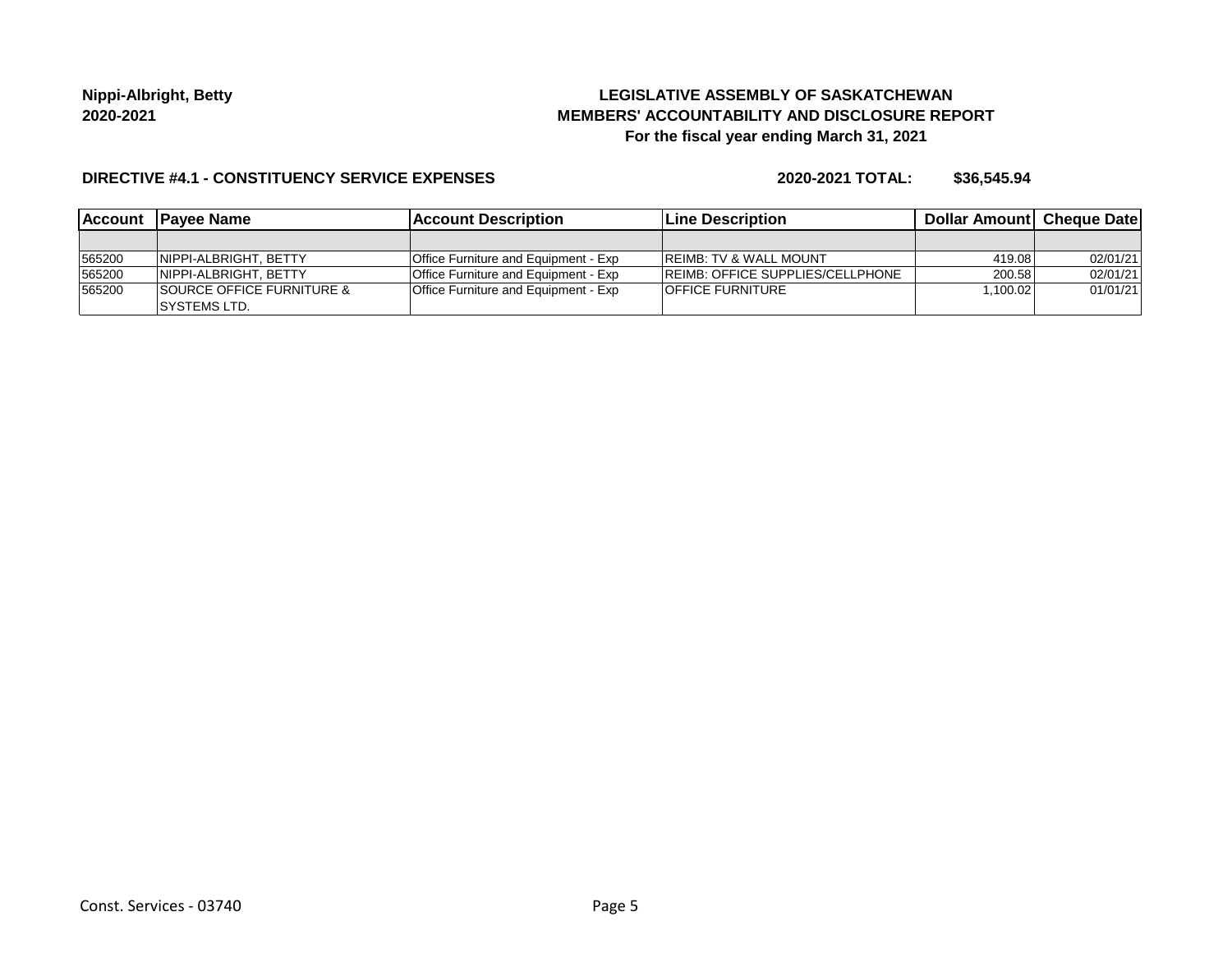## **LEGISLATIVE ASSEMBLY OF SASKATCHEWAN MEMBERS' ACCOUNTABILITY AND DISCLOSURE REPORT For the fiscal year ending March 31, 2021**

### **DIRECTIVE #6 - CONSTITUENCY ASSISTANT EXPENSES**

**2020-2021 TOTAL: \$18,181.06**

| <b>Account</b> | <b>Payee Name</b>             | <b>Account Description</b>                       | Dollar Amount Cheque Date |          |
|----------------|-------------------------------|--------------------------------------------------|---------------------------|----------|
|                |                               |                                                  |                           |          |
| 514000         | BADGER, JADE                  | Casual/Term                                      | 893.66                    | 02/03/21 |
| 514000         | BADGER, JADE                  | Casual/Term                                      | 612.86                    | 02/17/21 |
| 514000         | <b>BADGER, JADE</b>           | Casual/Term                                      | 242.62                    | 03/03/21 |
| 514000         | BADGER, JADE                  | Casual/Term                                      | 348.10                    | 03/17/21 |
| 514000         | CONNOLLY, MICHAEL R.D.        | Casual/Term                                      | 1,099.78                  | 03/03/21 |
| 514000         | CONNOLLY, MICHAEL R.D.        | Casual/Term                                      | 191.27                    | 03/17/21 |
| 514000         | CONNOLLY, MICHAEL R.D.        | Casual/Term                                      | 1,733.36                  | 03/30/21 |
| 514000         | CORTES-VARGAS, ESTEFAN        | Casual/Term                                      | 334.71                    | 12/09/20 |
| 514000         | CORTES-VARGAS, ESTEFAN        | Casual/Term                                      | 179.31                    | 12/22/20 |
| 514000         | CORTES-VARGAS, ESTEFAN        | Casual/Term                                      | 879.82                    | 01/20/21 |
| 514000         | CORTES-VARGAS, ESTEFAN        | Casual/Term                                      | 1,287.96                  | 02/03/21 |
| 514000         | <b>CORTES-VARGAS, ESTEFAN</b> | Casual/Term                                      | 764.22                    | 02/17/21 |
| 514000         | CORTES-VARGAS, ESTEFAN        | Casual/Term                                      | 285.64                    | 03/03/21 |
| 514000         | CORTES-VARGAS, ESTEFAN        | Casual/Term                                      | 777.86                    | 03/17/21 |
| 514000         | CORTES-VARGAS, ESTEFAN        | Casual/Term                                      | 80.16                     | 03/30/21 |
| 514000         | DOUCETTE, GREGORY             | Casual/Term                                      | 83.67                     | 03/03/21 |
| 514000         | DOUCETTE, GREGORY             | Casual/Term                                      | 143.45                    | 03/17/21 |
| 514000         | DOUCETTE, GREGORY             | Casual/Term                                      | 71.72                     | 03/30/21 |
| 514000         | FOULDS, PENNY                 | Casual/Term                                      | 759.47                    | 03/17/21 |
| 514000         | <b>FOULDS, PENNY</b>          | Casual/Term                                      | 1.518.97                  | 03/30/21 |
| 514000         | FOULDS, PENNY                 | Casual/Term                                      | 455.69                    | 04/09/21 |
| 514000         | <b>REID, GRAHAM S</b>         | Casual/Term                                      | 2,207.27                  | 12/22/20 |
| 514000         | <b>REID, GRAHAM S</b>         | Casual/Term                                      | 1,861.72                  | 01/20/21 |
| 514000         | <b>REID, GRAHAM S</b>         | Casual/Term                                      | 141.03                    | 03/17/21 |
| 514000         | RYAN, SEAN P                  | Casual/Term                                      | 701.00                    | 04/08/21 |
| 514000         | RYAN, SEAN P                  | Casual/Term                                      | 525.74                    | 04/09/21 |
| 519900         | None (Default)                | Change in Y/E Accrued Empl Leave<br>Entitlements | 0.00                      | 04/14/21 |